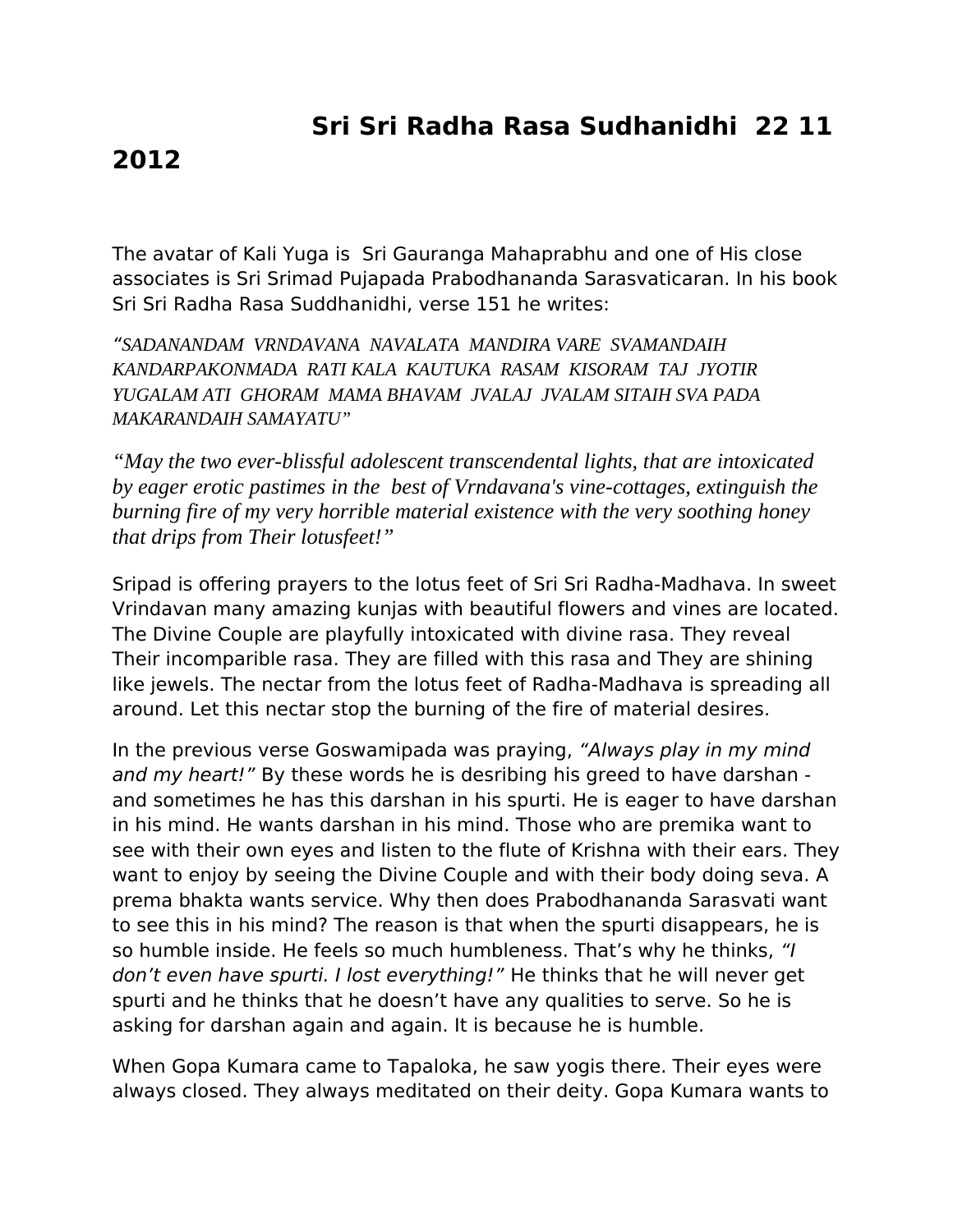see Bhagavan, but he doesn't see Him in Tapaloka. He thinks, "I was in Nilacal and there was such a big deity. I was so happy to see this deity! I will go back to Puri." At that time he heard somebody saying, "Why do you want to leave from here Gopa Kumara? You can see Bhagavan in your mind. You cannot see Him with your eyes. We are not trying to see Him by our eyes. We are trying to see Him in our mind. That is why there is no murti here. If somebody says that they have seen by their eyes, we say that darshan in the mind is better. The mind is the king of all senses. All activities happen through the mind. If you see by the eyes, everything is going through the mind anyway. Without mind there will be no happiness. If Bhagavan is merciful to somebody when he wants to see Him, He can appear in a form, but darshan comes through the mind. So if you want to see Bhagavan, try to see Him in your mind." But Gopa Kumara wanted to see the Deity with his eyes, especially the form of Bhagavan in Puri. So Gopa Kumara says, "I want to see Him with my eyes."

The body of the sadhu is not material. One who has taken the nectar of Krishna bhakti, their body becomes spiritualized and their senses become spiritual. That's why the senses can see the Deity. This is real darshan. The rsis were trying to explain this to Gopa Kumara, but he didn't agree. Then Gopa Kumara reached Vaikuntha. The Vishnuduttas asked him, "Why didn't you like what the rsis told you about seeing Bhagavan in the mind? Now you can see by your eyes. You are so fortunate!" Goswamipada is so humble. He is saying, "Please show Yourself!"

Earlier Prabodhanada Sarasvati was a mayavadi. Somebody said to him, "You were brahmanandi before. You meditated on Brahman. You are already liberated. The fire of material existence has already dissapeared. Now you have stopped meditating on Brahman and instead you chant Harinama. As a result you can see that you have fallen again. You are crying! You are suffering now. Go back to meditating on Brahman so that you will not suffer!" Mayavadis think like this. Prabodhananda Sarasvati replied, "What are you saying? The light that I was meditating upon is nothing compared to the light of Radha-Madhava! Now I have a completely different light. This light from Radha-Madhava is filled paramananda. I am sinking in this ananda. It is a totally different experience. This shining light is not one – it is two. One is golden and the other is blue. In the nikunja lila in Vrindavan, this light fills me with ananda. This light is everywhere. Your light is empty, but what I experience is filled with ananda. It is the color of a cload and the color of gold. It is imbued with Their forms and Their lila."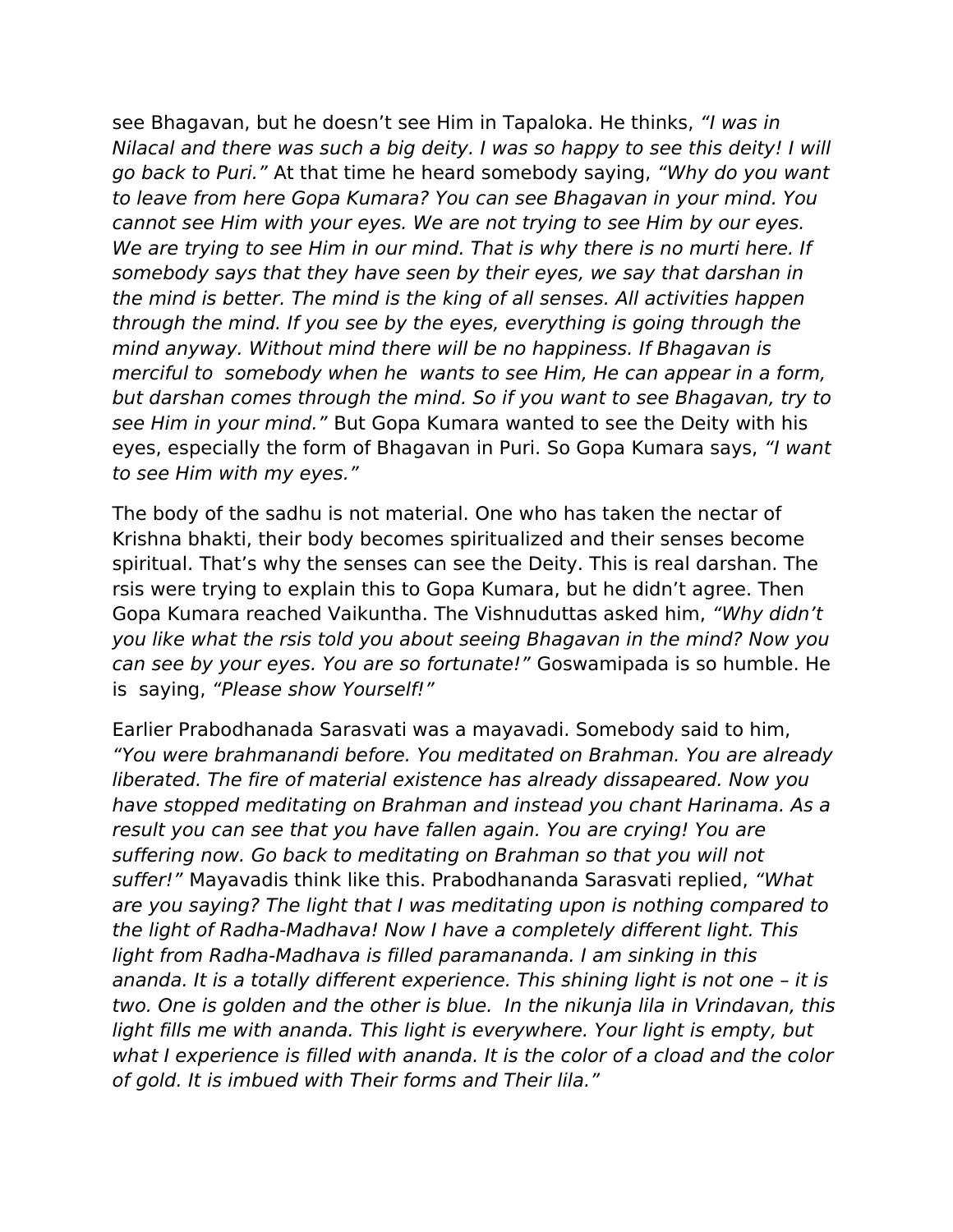We should remember how sweet and nice it is in Vrindavan – how sweetly the cuckos are singing and the bees humming. Beautiful flowers are filling Vrindavan. It is so intoxicating in Vrindavan! In one nikunja I am enjoying the vision of the Divine Couple – Their smiles, the sound of Krishna's flute and Their singing. From hearing the sound of Krishna's flute, all gopis run. They are sinking in the light of Syamasundara. Amongst all the gopis, Radharani is the foremost. She is shining with a golden light. They are illuminating the whole Vrindavan with Their light. Their lila happen in these nikunjas. Here They show Their loving pastimes.

Sripad Goswamipada is showing one quality of Radharani, called suvilasa. Radha and Krishna want to meet and the sakhis are trying to bring Radharani to the kunja. Govinda is waiting in that kunja for Radharani. But Radharani is in man, so She doesn't want to come. She shows Her independent mood. She doesn't want to come, but anyhow She agrees to come. She doesn't want to sit next to Krishna, but the sakhis convince Her to enter. She does not not sit near Him, but She looks at Him. Syamasundara says, "Oh sakhis, I am so lucky today! At night it was so dark, nothing was visible. But I saw such great girls! They were so chaste and devoted to their husbands. I am so fortunate to have seen such chaste women!" Radharani was sitting a little bit to the side, but by the corner of Her big eyes She looked at Krishna. The sakhis replied to Him, "Yes, yes, you are correct. You are the only one sadhu here in Vrindavan. Chant Gauri mantra!" Krishna said, "I have one more fortune. When I came, I met an astrologer on the way. I asked him, "What is going to happen today?" The astrologer answered, "Today a golden garland will decorate Your chest." Then the eyebrows of Radharani jumped. Only the sakhis were near. They said, "Oh prince, You are the kings' son. You are so rich! Who can count Your wealth? You said that a golden garland would decorate You. What is so magical here? You are very rich. We can even give You a golden deity." Govinda said, "Sakhis, you are right! I don't need dharma, kama, artha, or moksa. But actually, I need kama only." Radharani is very playful. The playfulness of Her eyes and the movement of Her eyebrows is showing that She wants to see Krishna. The movements of Her eyes, Her walk, and Her words – every action shows a desire to see Krishna. And Krishna enjoys so much when He sees how in these movements, Her loving desires appear. He can see everything in Her eyes. The mercy of Mahaprabhu is that He opened this to the ordinary jivas. When Krishna was saying all this, some symptoms were visible in Radharani – in Her eyes and Her eyebrows. This is the quality of suvilasa.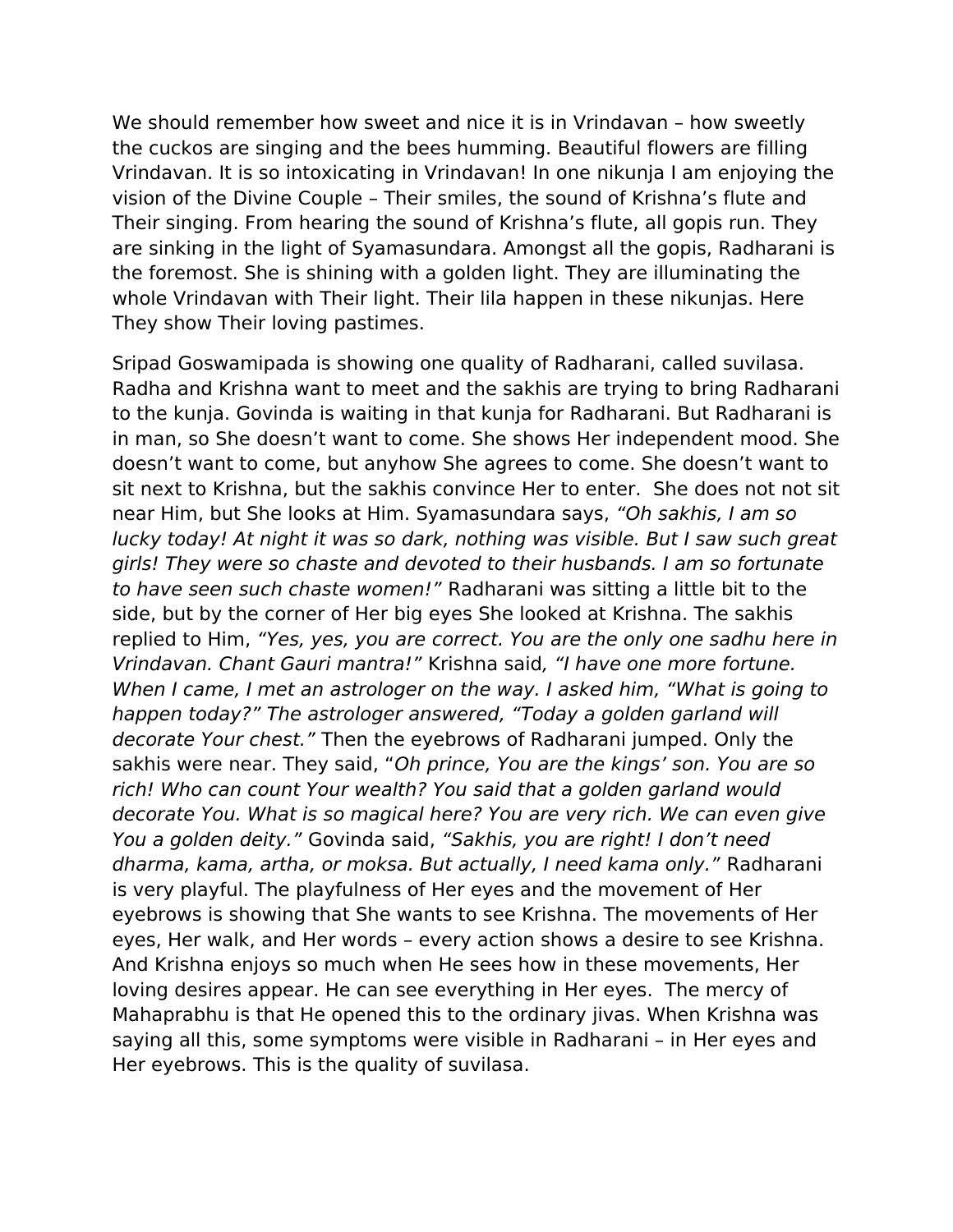Radharani is enjoying by His beauty. Then the sakhis were going and the loving pastime starts. Rasaraja and Mahabhava show Their amazing lila and the kinkaris serve Them. What kind of ananda are the kinkaris experiencing? No sastra and no sadhu can explain this. There are no words to explain that. Mahaprabhu brought a rare gift, which for a long time had not been given. Radharani is hiding Her emotions, but on Her face the rasa can be seen. Radharani is so powerful. One word of Hers is enough to drive Krishna completely crazy. She is saying, "If I am the vine, what is My luck? I only fulfill the desires. The vine is growing in the forest." Radharani is a little bit angry with Krishna. "I am just like a vine. I came just like the other girls who come with their desires." Then the sakhis say, "No! We are going." The sakhis left the kunja. Radha-Madhava made peace with Each other and They showed Their amazing lila.

When the spurti disappears, Prabodhananda Sarasvati is praying, "Let the fire of my material existence come to an end!" The fire of separation from Krishna seems to be so dangerous. If somebody is saying that the fire of the material world is painful, one should know that the fire of separation from Krishna is more painful. Prabodhananda Sarasvati is in separation with Radharani. He is on the edge of life and death. He is saying that his heart is burning in the fire of separation. This fire of separation cannot be compared with anything. It is the most painful experience. A forest fire burns all the birds and trees and then this fire will stop - it will disappear. But the fire of separation of the premika gopis is even stronger. There the atma itself is burning. The other situation is that the body is burning, but when the atma is burning, one cannot be liberated from separation.

Once Radharani was in separation. Devotees were listening to this katha of Her separation. Many devotees were crying and some were even unconscious, lying down. Sri Rupa was amongst them. He was older. His heart was burning, but he was so serious and so strong that externally he did not show even one drop of tear. He was just sitting and listening, without even moving. The devotees started to go home. Somebody was passing by and he felt Sri Rupa's breath on his body – and that breath burned his skin! Here we can see how strong this fire of separation is! "I have fallen in the ocean of separation and the water is boiling! Who will save me?" There is only one salvation. "Oh Radhe! Only if You will be merciful to me, You will send me a boat and save me. Only the darshan of Your lotus feet will save me." Prabodhananda Sarasvati is showing his feelings in this verse.